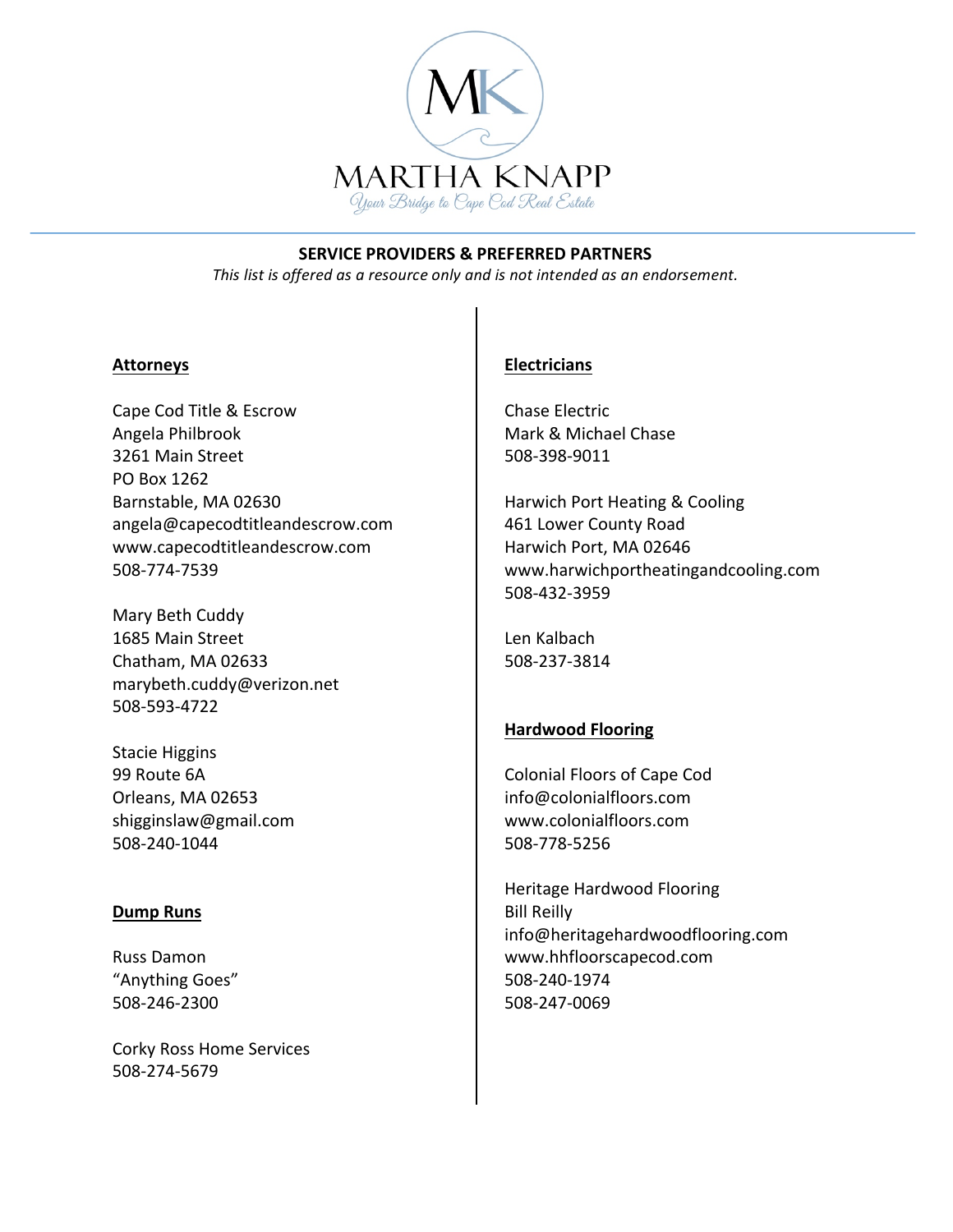

This list is offered as a resource only and is not intended as an endorsement.

### **Home Improvements**

Cape Dreams Building & Design 21 Eli Rogers Rd. Orleans, MA 02653 info@capedreamsbd.com www.capedreamsbd.com 508-255-1291

Mullikin Building & Remodeling Derek Mullikin derekmullikin@gmail.com 508-221-8661

Sean Thibert Home Improvements 774-212-0568 seanthibert44@gmail.com

### **Insurance**

Eldredge & Lumpkin Pat Long 697 Main St. Chatham, MA 02633 chatham@elinsurance.com www.elinsurance.com 508-945-0393 800-945-1840

### **Insurance**

Rogers & Gray Insurance 434 Route 134 South Dennis, MA 02660 508-398-7980 800-553-1801

Safe Harbor Insurance Agency Colleen Ormsby 2450 Main Street Brewster, MA 02631 colleen@sh-ins.cc www.safeharborinsuranceagency.net 508-896-3771

## **Lead Inspectors**

Fred Hemmila 16 Quaker Rd. East Sandwich, MA 02537 leadpaint@fredhemmila.com www.fredhemmila.com 508-888-8378

**Prior Environmental Services** Paula Prior 95 River Road Mashpee, MA 02649 paula@priorenvironmental.com www.priorenvironmental.com 508-963-2323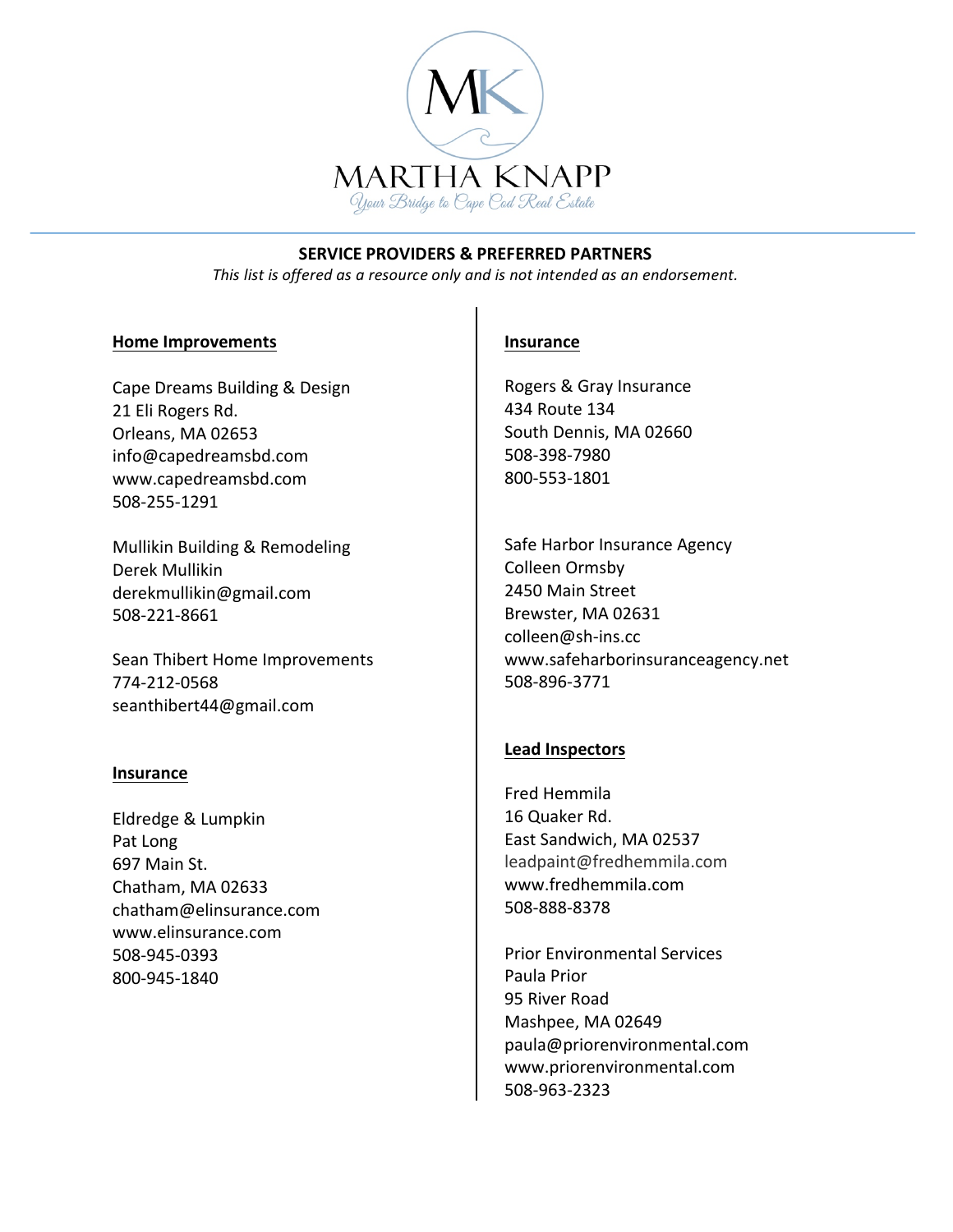

This list is offered as a resource only and is not intended as an endorsement.

### **Lenders**

FBC Mortgage Annmarie Edwards amedwards@fbchomeloans.com www.fbchomeloans.com 508-380-2910

Residential Mortgage Services (RMS) Eric Steenstra www.rmsmortgage.com 508-685-2716

Cape Cod Five Felicia Holden fholden@capecodfive.com www.capecodfive.com 508-667-0000

Cooperative Bank of Cape Cod Kevin Joyce kjoyce@mycapecodbank.com 508-737-5937

Santander Bank **Bill Carey** wcarey2@santander.us www.santanderbank.com 774-994-1078

# **Locksmiths**

Chatham Lock & Key 1581 Route 28 West Chatham, MA 02669 508-945-1398

Dave's Lock Service 910 Route 28 South Harwich, MA 02661 508-432-5991

Winslow Lock & Key 94 Main St. Harwich, MA 02645 508-432-8108

### **Mold & Radon Testing**

**Nauset Environmental** Dr. Bill Vaughan P.O. Box 1385 East Orleans, MA 02643 www.nausetenvironmental.com 508-247-9167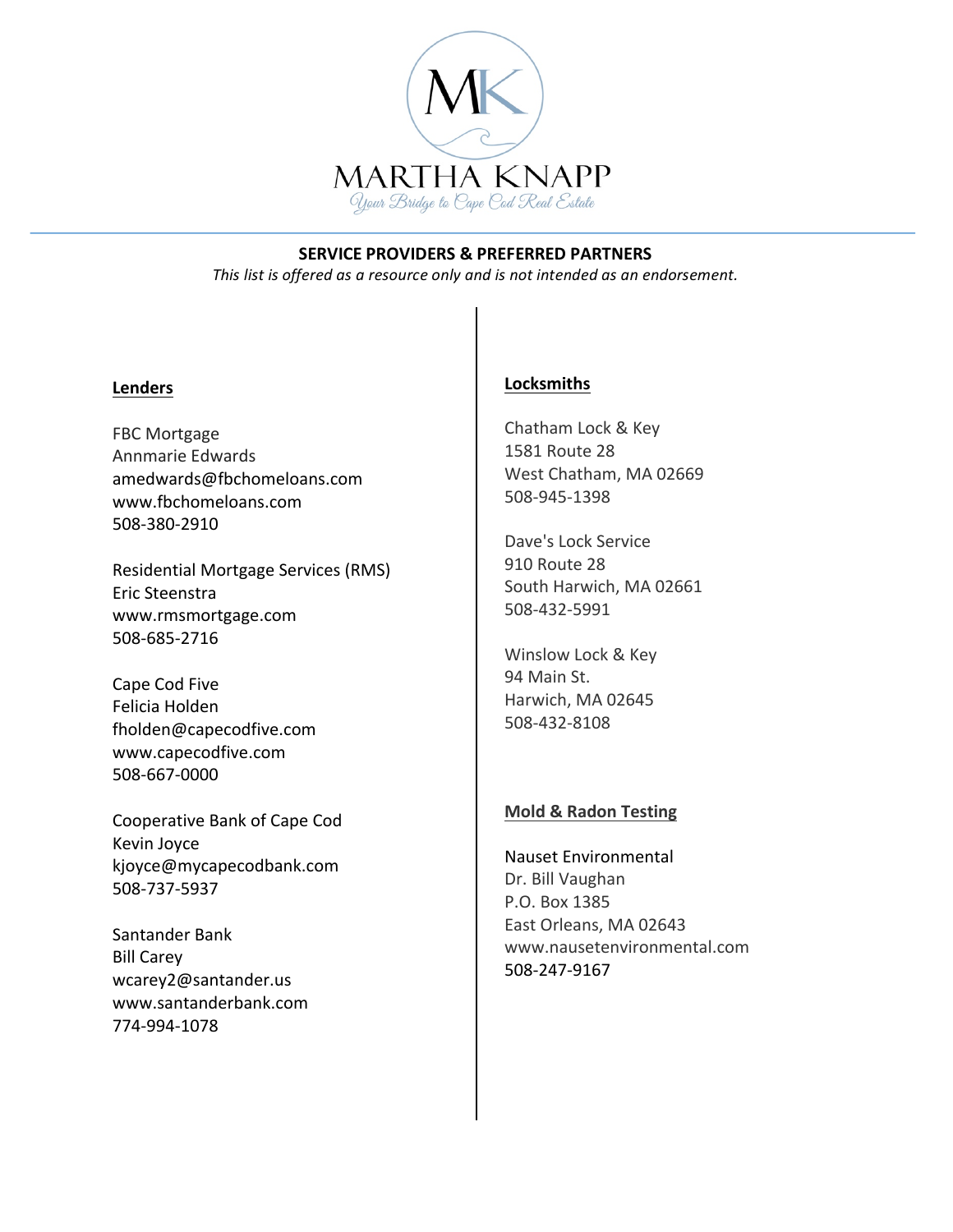

This list is offered as a resource only and is not intended as an endorsement.

## **Oil Tank Replacement**

Hall Oil Company 435 Route 134 South Dennis, MA 02660 halloilcompany@gmail.com www.halloilgasandelectric.com 508-398-3831

### **Pest Control**

A1 Exterminators 72 Main Street West Harwich, MA 02671 info@a1exterminators.com www.a1exterminators.com 800-499-5866

Fowler & Sons 358 West Main Street Hyannis, MA 02601 bugs@fowlerandsonsinc.com www.fowlerandsonsinc.com 508-771-2847 508-240-2847

Mid-Cape Pest Control www.mid-capepestcontrol.com 508-432-2000

## **Plumbers**

Harwich Port Heating & Cooling 461 Lower County Road Harwich Port, MA 02646 www.harwichportheatingandcooling.com 508-432-3959

Tyndall & Clark Plumbing & Heating 18 Atlantic Ave. South Dennis, MA 02660-3033 jeff@tcplumbing.net www.tyndallandclark.com 508-394-2900 508-385-8868

## **Radon Mitigation**

Eagle Environmental 16 Woodland St. West Boylston, MA 01583 www.radonsystems.com 800-697-2366

**SWAT Environmental** 141 Parker Street, Suite 105 Maynard, MA 01754 aj@swatnewengland.com www.swatenvironmental.com 978-938-4268